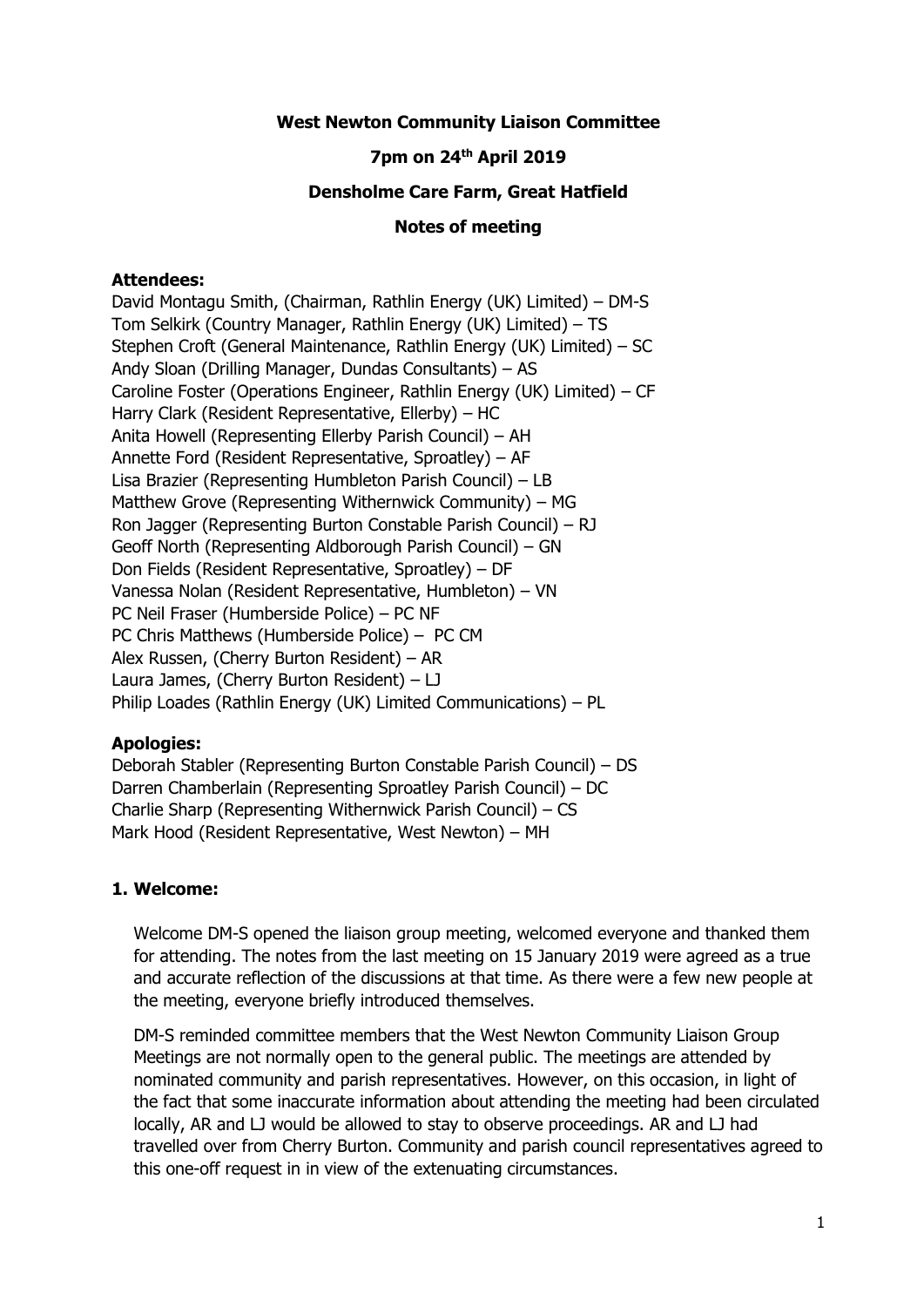# **2. Operations update:**

AS gave a brief update about what work had taken place so far and the next steps. He explained about the rig mobilisation and current site layout and said that the mobilisation of equipment was now almost completed. DM-S added the current rig is smaller than the one used when WNA-1 was drilled.

AS explained the depth of the wellbore and formations that will be drilled through, referencing a colour-coded diagram which he used as an aide memoire to highlight the drilling programme for resident and parish representatives.

HC asked what stage of works Rathlin Energy (UK) Limited is currently at. AS explained that the company had drilled, cased and cemented the first section of the wellbore using the smaller conductor setting rig and was now mobilising and rigging up the equipment for the main drilling phase.

TS explained that once drilling has reached the bottom of the well, Rathlin Energy (UK) Limited will assess the data gathered while drilling to decide if the well warrants testing. AS presented a composite slide showing the process of running tubing inside the well and how the rig will be replaced with smaller equipment for any testing operation.

TS explained that the aim of any future testing is to establish the quality of gas, volume present and rate that it can be produced at, which will help determine whether the project is likely to be commercially viable.

HC asked if acidisation is used during exploration to accelerate the flow of gases found. TS explained this is used, as required, during the testing phase, however, this is subject to environmental permits. He explained that a 15% diluted hydrochloric acid solution is used to clean up perforations; a standard oil field technique.

HC asked how far the reaction will extend from the well. TS explained it will be within the range of a couple of metres from the wellbore. CF added that another reason for using acid is to clean up any residual drilling mud left in the formation after drilling, to access porous rock.

HC wanted clarification that large volumes of hydrochloric acid wouldn't be used to accelerate the yield of gas. TS stated the environmental permits are clear on the volumes of acid that can be used. HC asked if it was possible that additional acid could be used in production and it may become a major feature of increasing the yield of the well. DMS said this could not be ruled out, however this would be a completely different operation with different regulatory process. He said nothing can be done beyond the limits of the regulatory regime currently in place for the current operation. HC wanted to clarify that there will be discussion on this held prior to the next phase of operations.

MG asked about what has been put in place to avoid the technical issues encountered at the first well drilling. TS explained that during the testing of the first well the main issue was the regulatory requirement to utilise a flare for well clean-up that was not adequately suited for purpose. TS indicated that this has been addressed in the current Environmental Agency permit application which provides for two separate flare units, one for well clean up and another for extended well test.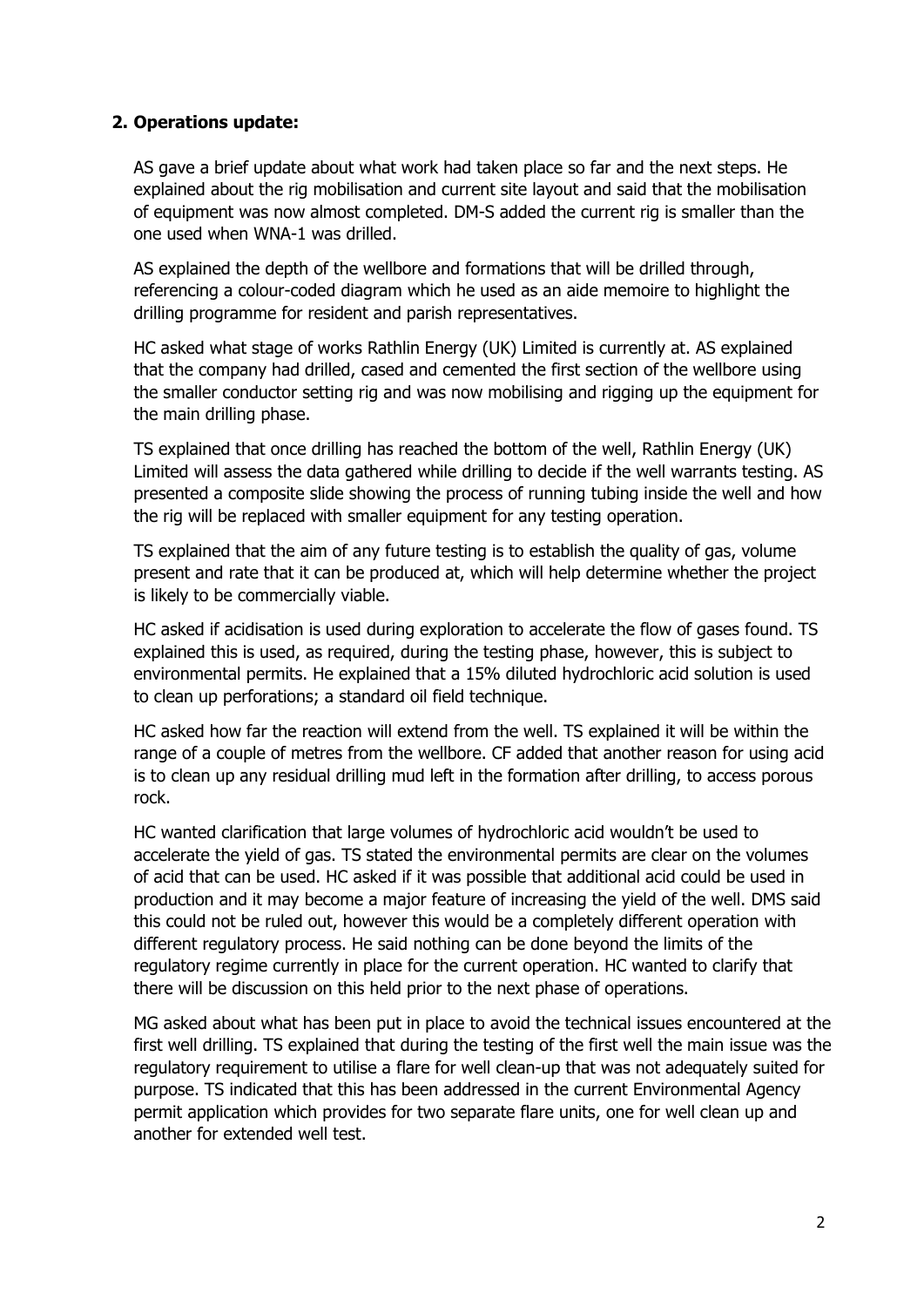# **3. Regulators:**

CF explained that all regulators have been notified of current works and all permits are in place for the drilling programme.

She explained Rathlin Energy (UK) Limited has Environment Agency compliance assessments and expects Environment Agency and Health and Safety Executive audits to take place throughout the drilling programme.

She addressed community concerns regarding lighting and traffic, stating that two residents had called the office regarding lighting concerns. She said that security guards have been instructed not to shine torches out of the site unnecessarily. CF also confirmed that the lighting towers are being continually assessed to ensure they are pointing in the correct direction, to provide a safe working environment on site.

CF stated the traffic management plan allows access to site 24-hours per day, seven days per week. She explained that on Monday  $8<sup>th</sup>$  April one road was closed by the police and traffic was diverted. She said that two lorries had been released at one time under police instruction - otherwise they have been released at the requisite 10-minute intervals.

CF explained that regular environmental monitoring is taking place at the site, including ground water, surface water and air monitoring. She stated that a reading of nitrogen oxides had been detected as higher than normal at the monitoring point closest to the road but that at the time of detection Rathlin had no operations happening on site. This could have therefore been attributed to an external polluter such as the local farming activities or a fire positioned just outside the site. Noise monitoring was also in place as per the approved Noise Monitoring Plan which would cover a background noise level prior to mobilisation, the mobilisation and a period of drilling.

HC raised the point that during mobilisation he felt the traffic management times should be from 7am to 6pm until the drilling work begins. CF explained that in the original planning statement site construction, including civils work and setting of conductor, is separate to the drilling phase. Although not currently drilling, Rathlin Energy (UK) Limited is regulated under the drilling phase, which consists of mobilisation, demobilisation and drilling. HC said a High Court ruling in 2016 should have seen this modified.

DMS advised that the case HC refers to is a contractual arrangement and does not have relevance to the current situation at West Newton. CF added that the planning conditions require an approved traffic management plan and this is what is being followed. DMS stated that Rathlin Energy (UK) Limited is determined to minimise the effects of traffic disruption and going forward the large traffic movements will be reduced until rig is removed.

MG wanted to clarify that all vehicle movements have been made in accordance with the traffic management plan and this falls within planning approval. CF stated that the only exceptions have been made under Humberside Police instruction.

AH queried why there were problems accessing Fosham Lane due to a closure on April 8<sup>th</sup>. RJ added he has been denied access to this lane by police several times and it is affecting his business.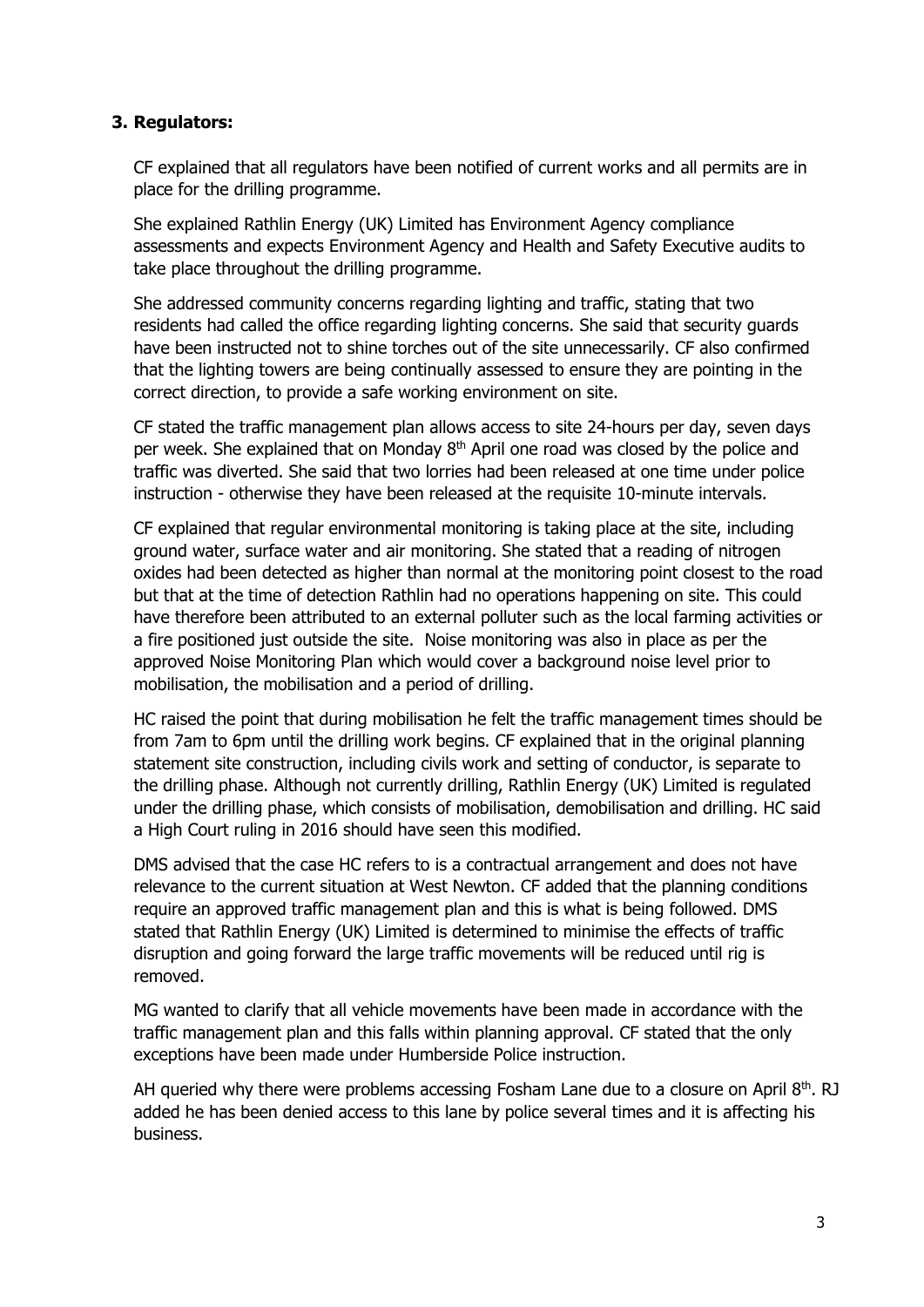CF stated she had spoken with the police regarding this and the road closure on April  $8<sup>th</sup>$ was due to someone climbing onboard a lorry and on April 10<sup>th</sup> when two people locked themselves together and laid in the middle of the road leading to a further closure. AH said residents wanted to know why roads were being closed. TS said that decisions are made by Humberside Police. PC NF confirmed this and added that the decision is made by senior officers within the force.

PC NF said that East Riding of Yorkshire Council had also requested the assistance of police officers on another day to facilitate the removal of structures left on the highway which had been judged to be causing danger to a public highway. AH stated that she felt the police presence had been excessive. PC CM advised Humberside Police needed to have enough staff in place to deal with any potential incident.

AH wished to seek assurance that residents will be allowed to use the road in future without police questioning or escorts. PC NF advised that the protection of the community comes first and foremost in Humberside Police's priorities. PC CM stated it is difficult to identify whether members of the public are residents or members of protest groups and questioning people in the area was necessary to make sure that people remain safe at all times.

HC raised complaints of unmarked police cars videoing residents on Lambwath Lane. PC CM advised evidence gathering teams would have been briefed on carrying out filming in this area. HC also raised issue of residents being held in a driveway by police while lorries were being transported with protest groups present.

PC NF advised police were instructed to facilitate free movement of traffic safely without public coming to harm. CF added road closures affect Rathlin Energy (UK) Limited as well as residents.

CF showed the committee photos of the work area and the lighting layout as seen from surrounding areas. RJ questioned why rig was taken down and then put back up. CF explained that drilling rig mast was lowered while awaiting the arrival of additional equipment. SC stated that lights are switched off or taken down when not required.

HC asked if the rig currently used is the one originally planned. TS stated that the original rig wasn't available so an alternative has been selected. CF said that the current rig is 35m in height, approximately two thirds the size of previous rig used in 2014 and is a slightly different type of rig meaning is could be quieter than the one previously used.

MG noted some positive feedback from a neighbour who advised they had raised an issue with lighting and Rathlin Energy (UK) Limited had responded quickly and substantially improved matters.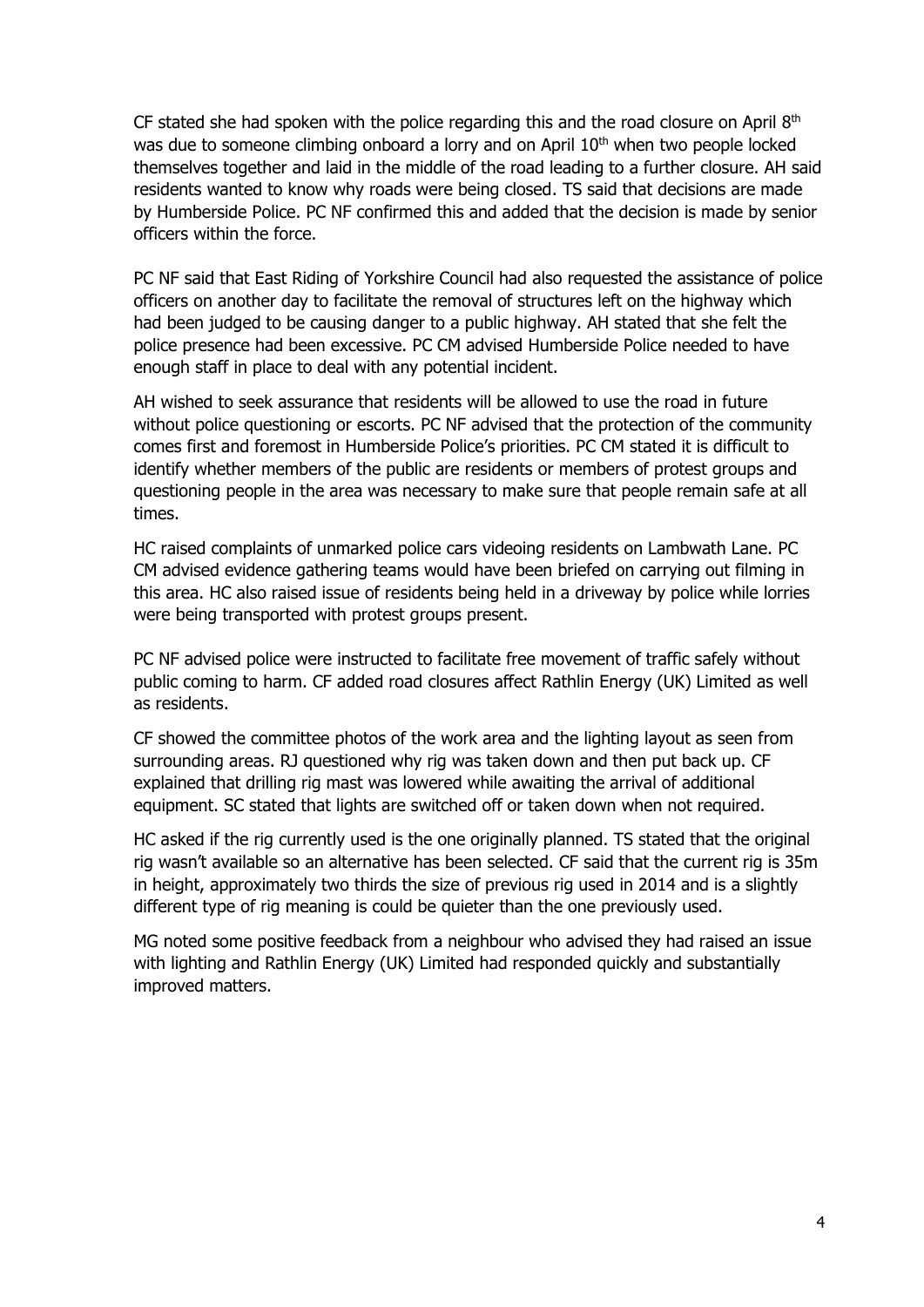## **4. Future Plans:**

RJ queried what would happen if significant findings were made during the drilling and testing phase. TS presented a map indicating the potential gas reservoir area at the West Newton A site and explained the plans for exploration at the West Newton B site.

HC asked about the likely density of well sites in the area. TS stated the size of the reservoir is approximately 4,000 acres, this could mean around six or seven well bores into the reservoir could be required. TS added the aim would be to minimise the number of sites and optimise the number of wells per site. RJ asked if subsidence is a risk from the exploration. DM-S explained that the process should not cause subsidence. It was also stated by AS that the oil and gas is not found in a 'pool' below the surface as commonly understood but that it is in tiny pore spaces within a rock. The removal of gas from the rock would be unlikely to destabilise the rock due to the size of the small pores and the fact that other fluids then fill the pore space once the gas has been evacuated from the structure. Therefore, it would be highly unlikely to expect any issues of subsidence.

AH raised concerns that more drill sites may appear as large areas of Yorkshire are licensed for drilling. She said residents are concerned the area may become similar to Texas, where large areas are filled with well sites. TS explained that depending on the nature of the reservoir, Rathlin Energy (UK) Limited may look to drill horizontal or directional wells in future to minimise the number of sites needed.

MG advised that concerns had been raised partly due to a meeting with Friends of the Earth in New Ellerby, where examples of American fracking had been shown that had shocked residents. MG explained that it is the 'worst case scenario' that residents want to know about. AS said that he has worked in Texas and explained the difference where landowners receive royalty income from the oil and gas drilled for, as opposed to the UK where oil and gas is owned by the crown. AS also explained the difference in planning permission and permits in Texas and the UK.

TS described existing gas and oil fields in Lincolnshire. DM-S explained that the location of West Newton sits close to the National Transmission System and that if treatable gas is discovered then Rathlin Energy (UK) Limited will request access to the national grid.

MG advised it would be useful if Rathlin Energy (UK) Limited could tell the wider community what will and won't occur after exploration, as this is what is causing concern. MG referenced Sandbanks, an exploration site that merges a well site that is compatible with the surrounding countryside.

DM-S said the government will determine what Rathlin Energy (UK) Limited is allowed/required to do as any future activities must be undertaken in consultation with the Crown.

CF raised the point that production sites tend to have screening conditions associated with the planning permission, using the Malton and Saltfleetby fields as an example. She also stated that due to the population density, compared to Texas etc, the existing infrastructure and strict UK planning regimes there couldn't be the number or distribution of wellsites as seen in some other areas of the world.